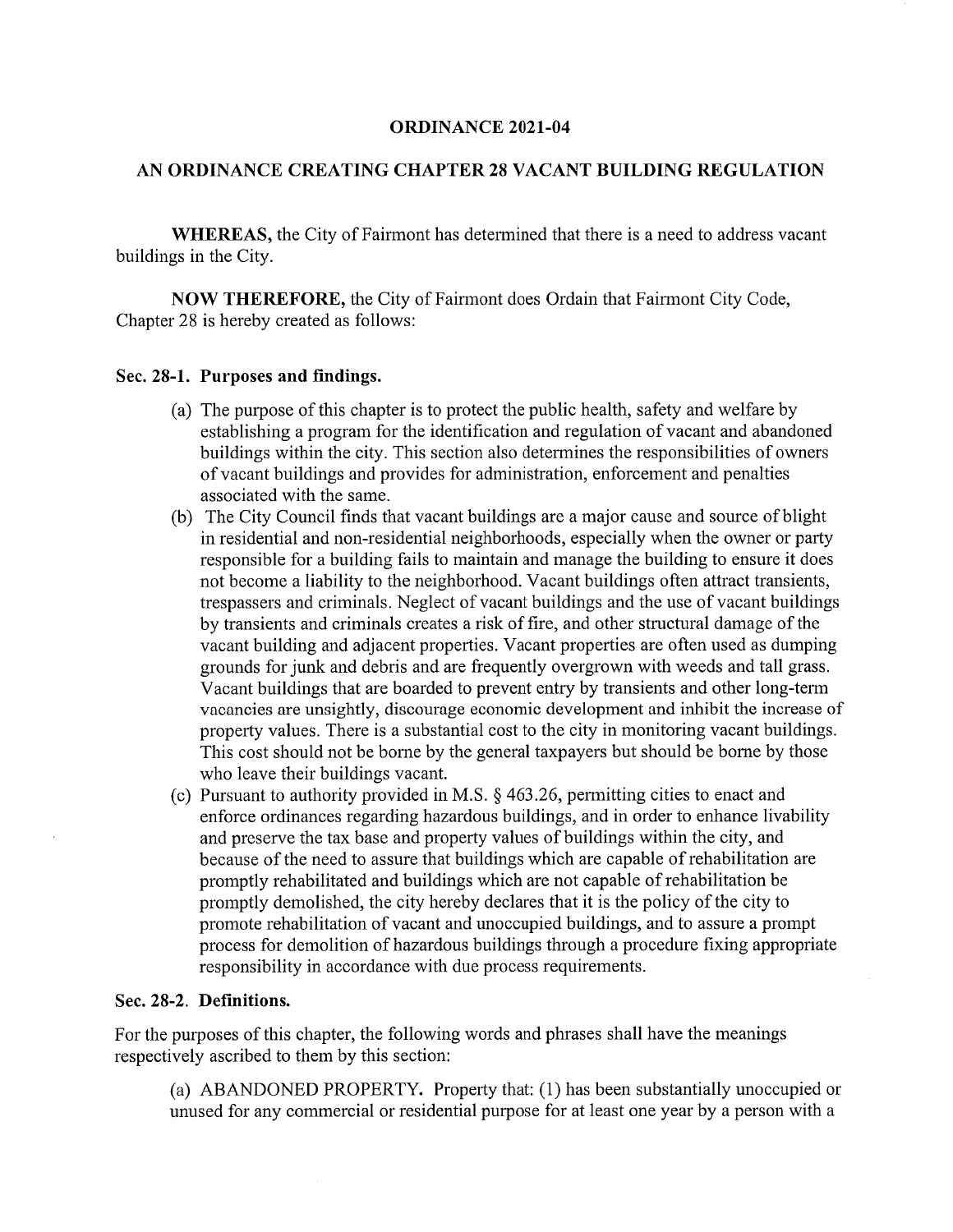legal or equitable right to occupy the property; (2) has not been maintained; and (3) for which taxes have not been paid for at least two previous years.

(b) BUILDING. A roofed structure used or intended for supporting or sheltering any use or occupancy.

(c) CITY. The City of Fairmont, State of Minnesota.

(d) COMPLIANCE OFFICIAL. The City Administrator or the City Administrator's designee authorized to administer and enforce this section.

(e) OWNER OF RECORD. The fee owner, contract for deed vendee, mortgagee in foreclosure, holder of sheriffs certificate, and taxpayer as shown on the real property records of Martin County, or the authorized agent of any of the preceding persons.

(f) RESPONSIBLE PARTY. An owner, entity or person acting as an agent for the owner who has direct or indirect control or authority over the building or real property upon which the building is located or any party having a legal or equitable interest in the property, including but not limited to a realtor, service provider, mortgagor, leasing agent, management company or similar person or entity.

## (g) VACANT BUILDING.

1. An abandoned building;

2. A building or a portion of a building that is open to entry by unauthorized persons without the use of tools or ladders;

3. Records of Martin County Recorder show the property is in lien foreclosure;

4. Windows or entrances to the property are boarded up or closed off, or multiple doors or windows are broken and unrepaired;

5. Doors to the property are damaged, smashed through, caved in, broken off, unhinged, or continuously unlocked;

6. The property is without gas, electric or water service;

7. Rubbish, trash, putrescible materials or debris has accumulated on the property;

8. Law enforcement agencies have received at least two reports of trespass, vandalism, or other illegal acts being committed on the property within 12 months, or;

9. The yards on the property exhibit grass, lawn, weeds and other vegetation which are not maintained to the standards prevailing in the neighborhood and/or city code.

(h) UNOCCUPIED BUILDING. Any building in or upon which no person resides consistent with its primary intended use for a period of 120 days or more.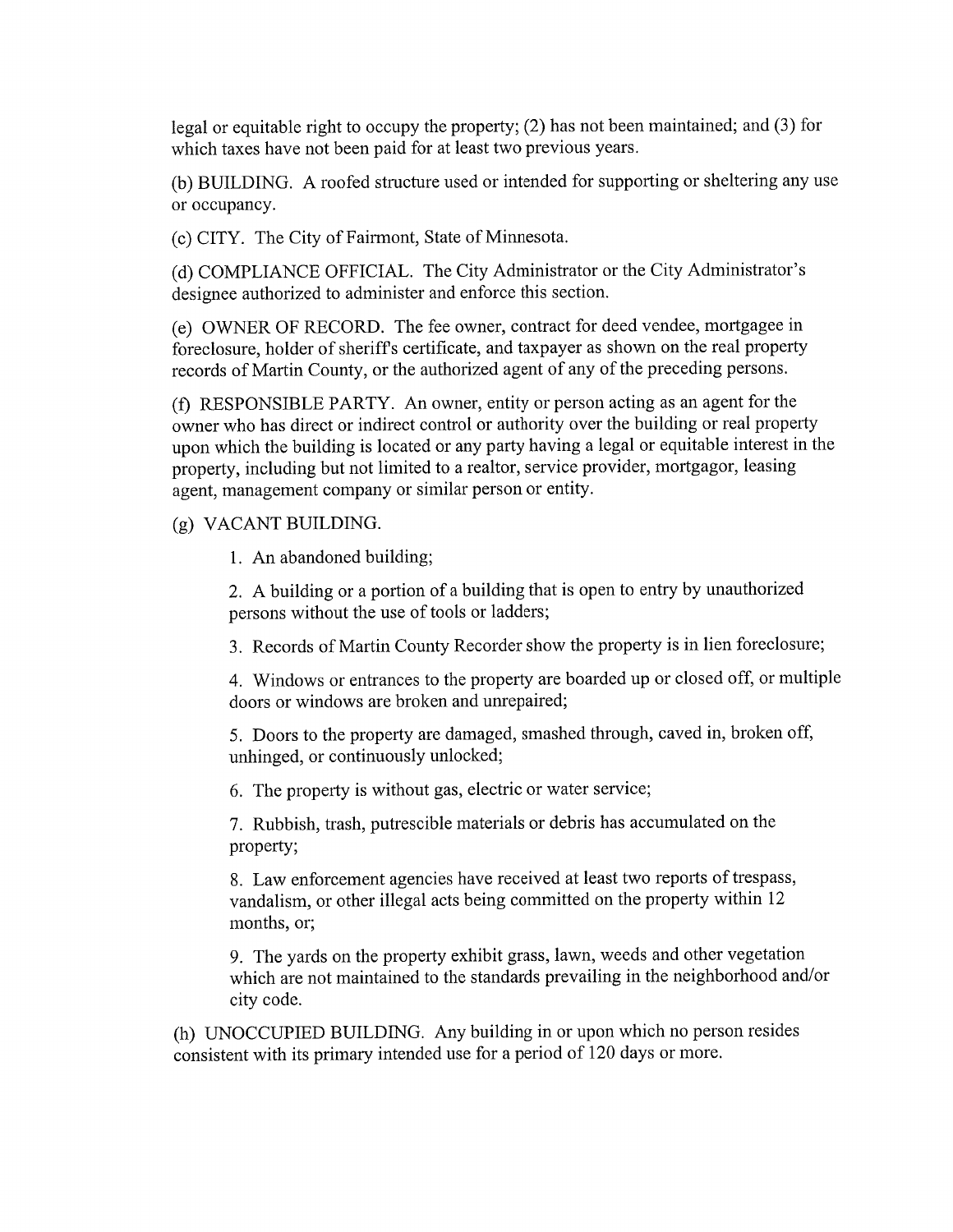## Sec. 28-3. Securing vacant buildings.

Any building which becomes unsecured or vacant may be deemed hazardous. If the hazardous condition could be abated by securing the building, the City Council may order the building secured and shall cause notice of the order to be served by United States Mail on the record owner at its last known address. The notice must be in writing and must include, at a minimum, a statement that:

(a) Informs the owner of record that it has ten days, from the date of the notice, to secure the building or provide the council with a reasonable plan and schedule to comply with the order and that costs may be assessed against the property if the person does not secure the building.

(b) Provides the owner of record with a copy of right of entry by holder of mortgage or sheriffs certificate to protect the premises from waste and trespass.

Service by mail is complete upon mailing.

# Sec. 28-4. Emergency securing of vacant buildings.

When the City Council or the Compliance Official determines that a vacant or unsecured building poses an immediate threat to the health or safety of persons in the community and the immediate securing of a building is required to protect health and safety, all notice requirements herein are waived and the building may be secured by the city, provided that:

(a) The conditions showing the existence of an immediate threat are documented in a written report.

(b) A copy of the written report and the city action taken are mailed immediately to the owner of record and any neighborhood association.

(c) Collection of costs. All costs incurred by the city for securing a vacant building under this section may be charged against the real property.

## Sec. 28-5. Vacant or unoccupied building registration.

(a) Application.

1. The owner or responsible party shall register a vacant building or an unoccupied building with the city no later than 120 days after the building becomes vacant or unoccupied. The registration shall be submitted on a form provided by the city and shall include the following information supplied by the owner:

a. The name, address, telephone number and email address of each owner and each owner's representative;

b. The tax parcel identification number and street address of the premises on which the building is situated;

c. The names, addresses, telephone numbers and email addresses of all known lien holders and all other parties with any legal interest in the building;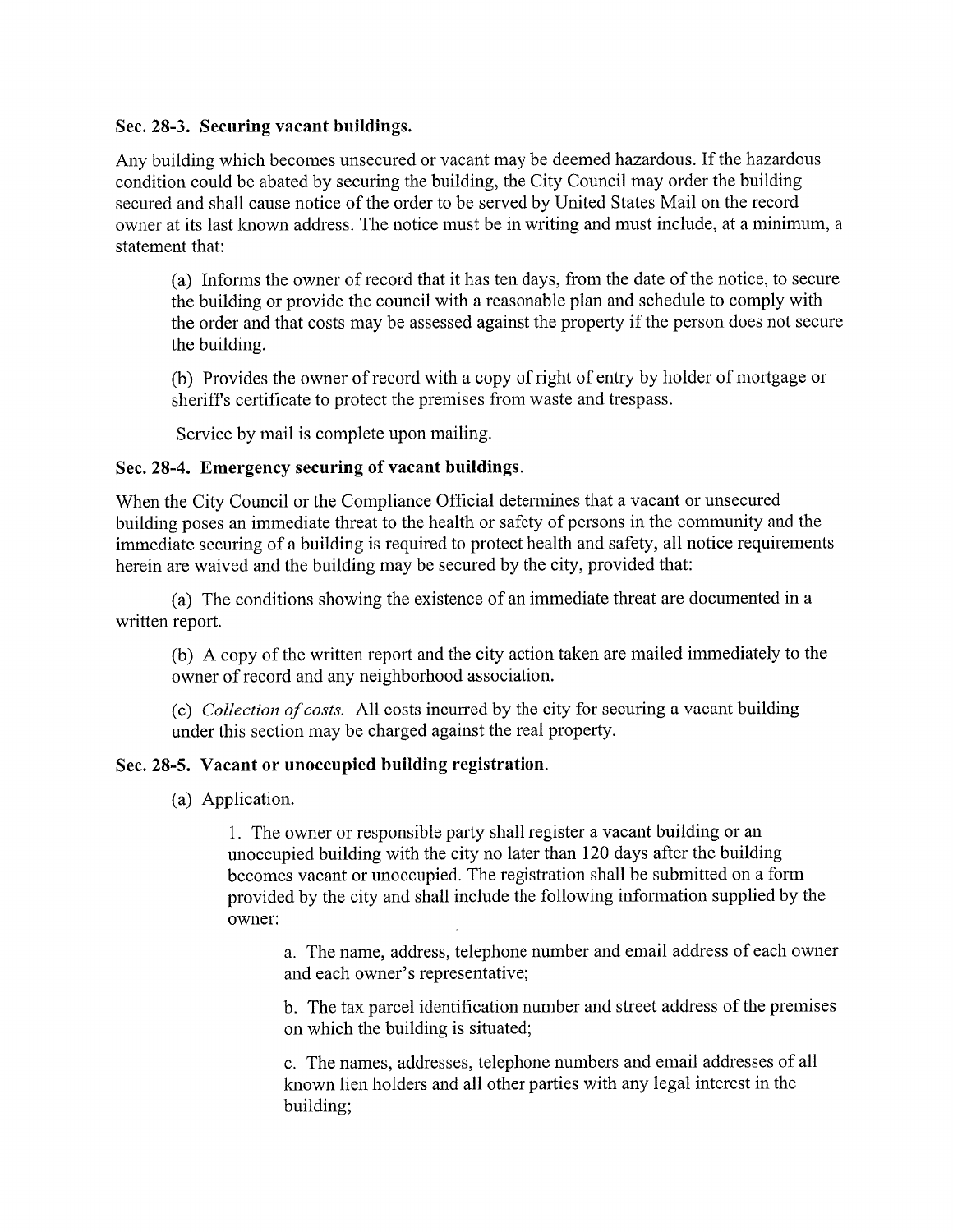d. The name, address, telephone number and email address of a local agent or person responsible for managing or maintaining the property;

e. The status of water, sewer, natural gas, and electric utilities; and

f. The date the building became vacant, the period of time the building is expected to remain vacant, and a property plan and timetable for returning the building to appropriate occupancy or use and correcting code violations and nuisances or for demolition of the building.

2. The owner shall notify the City within 30 days of changes in any of the information supplied as part of the vacant building registration and shall continue to do so on an ongoing basis during vacancy.

(b) Property plan. The property plan shall meet the following requirements:

1. *General provisions*. The plan shall comply with all applicable regulations and meet the approval of the City. It shall contain a timetable regarding use or demolition of the property. The plan shall be completed within 30 days after the building is registered.

2. Maintenance of building. The plan shall identify the means and timetable for addressing all maintenance and nuisance-related items identified in the application. Any repairs, improvements or alterations to the property shall comply with building code provisions and applicable city regulations.

3. Plan changes. If the property plan or timetable for the vacant building is revised in any way for any purpose, the revisions shall meet the approval of the City.

4. Demolition required. If a building has remained a vacant building for a period of 365 consecutive days or more, and the City has not approved an alternative schedule in the property plan, the city may declare the building to be a nuisance and direct the owner to demolish the building and restore the grounds. If the owner does not demolish the building and thereby eliminate the nuisance conditions, the city may commence abatement and cost recovery proceedings for the abatement of the violation.

(c) Noncompliance and notification. If the owner does not comply with the property plan, or maintain or correct nuisance violations, the city may commence abatement and recover its costs for correction of those items. In the case of an absent owner and ongoing nuisance issues, the city need not provide notice of each abatement act to the owner. A single notice by the city to the owner is determined to be sufficient notice that it intends to provide ongoing abatement until the owner corrects the violations.

## (d) Exemptions.

1. Casualty damage. A building that has suffered casualty damage is exempt for the registration requirement for a period of 180 days after the date of the casualty event if the owner submits a request for exemption in writing to the City. An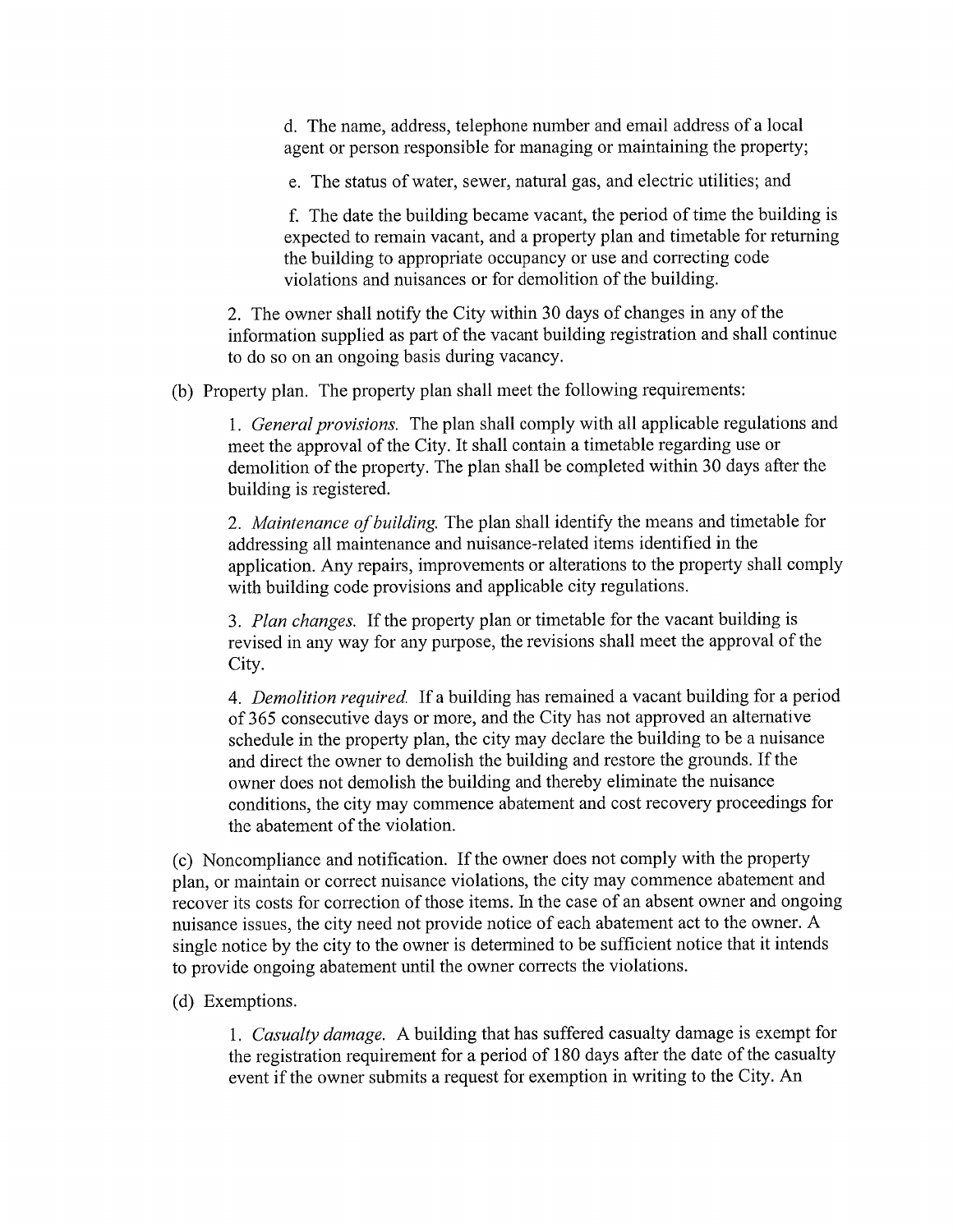exemption request for review by the City shall include the following information supplied by the owner:

a. A description of the premises;

b. The name and address of owner or owners;

c. A statement of intent to repair and reoccupy the building in an expeditions manner and the time frame for completion; and

d. Actions the owner will take to ensure the property does not become a nuisance.

2. Snowbirds. Those persons who leave their residential buildings on a temporary (six months or less) for vacation purposes or to reside elsewhere during the winter season and have the intent to return are exempt from the registration requirement.

(e) Fees. The owner shall pay an annual registration fee. The registration fee will be an amount adopted by ordinance by the City Council. The amount of the registration fee shall be reasonably related to the administrative costs for registering and processing the registration form and for the costs of the city in monitoring the vacant building site. The fee shall be paid in full prior to the issuance of any building permits or licenses, with the exception of a demolition permit.

(f) Assessment. If the registration fee or any portion thereof is not paid within 60 days after billing or within 60 days after any appeal becomes final, the City Council may certify the unpaid fees against the property.

(g) Issuance of registration. Upon completion of the registration process and payment of the fee, the city will issue a vacant building registration to the owner. The owner shall securely post the registration on the vacant building on a side entrance door, where possible, that is not generally visible from the public street. If no side entrance door is available, the registration shall be securely posted on another available entrance door.

(h) Failure to register. If the property is abandoned or the owner or responsible party fails to complete the registration process, the property will be registered administratively as a vacant property and the registration fee shall be assessed against the property.

## Sec. 28-6. Change of ownership.

 $\ddot{\phantom{a}}$ 

A new owner shall register or re-register a vacant building or unoccupied building within ten days of any transfer of an ownership interest in a vacant building. The new owner shall comply with the approved property plan and timetable submitted by the previous owner or shall submit a revised or amended property plan to the City for review and approval. For the purposes of this section, the new owner is an owner as defined in this section if the new owner has purchased the vacant building since its registration by the previous owner or has otherwise succeeded to all rights of the previous owner.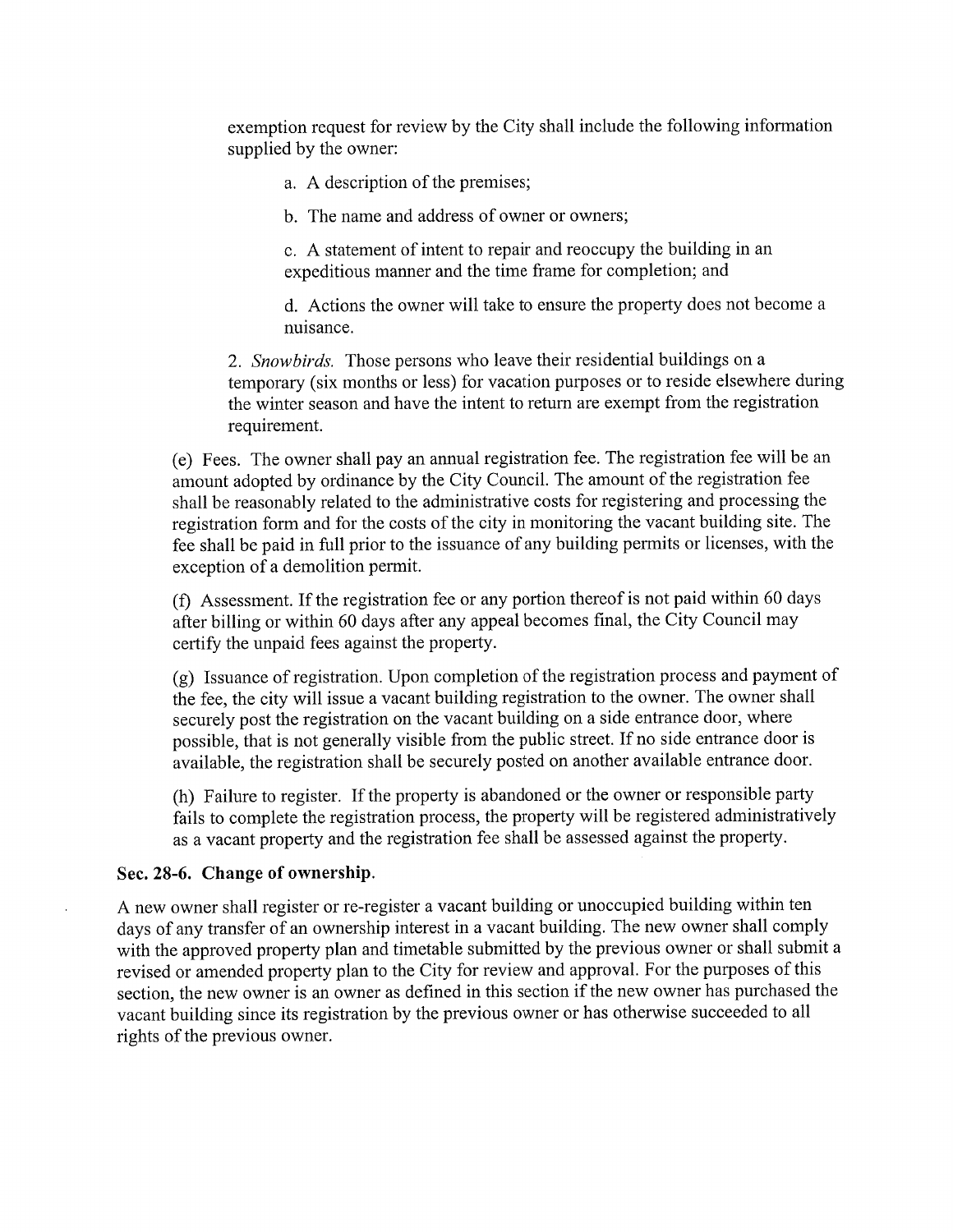# Sec. 28-7. Inspections.

The City may conduct inspections on any vacant building or unoccupied building in the city for the purpose of enforcing and ensuring compliance with this section and other applicable regulations. Upon the request of the City, an owner or responsible party shall provide access to all interior portions of the building and the exterior of the property in order to complete an inspection. If the owner or responsible party is not available, is unresponsive, or refuses to provide access to the interior of the building, the city may use any legal means to gain entrance to the building for inspection purposes. Prior to any re-occupancy, the owner or responsible party shall request an inspection of the vacant building by the City to determine compliance with this chapter and all other applicable regulations. All application and re-inspection fees also shall be paid prior to building occupancy.

# Sec. 28-8. Maintenance of vacant buildings and unoccupied buildings.

The owner of a vacant building or unoccupied building shall comply with and address the following items in the property plan:

(a) Appearance. All buildings shall be maintained and kept so that they appear to be occupied.

(b) Securing. All buildings shall be secured from the outside entry by unauthorized persons or pests. Security shall be ensured by normal building amenities such as windows and doors having adequate strength to resist intrusion. All doors and windows shall remain locked. There shall be at least one operable door into every building and into each dwelling unit. Exterior walls and roofs shall remain intact without holes.

1. Architectural (cosmetic) structural panels. Architectural structural panels may be used to secure windows, doors and other openings provided they are cut to fit the opening and match the characteristics of the building. Architectural panels may be of exterior grade-finished plywood or Medium Density Overlaid plywood (MDO) that is painted to match the building exterior or covered with a reflective material such as plexiglass to simulate windows.

2. Temporary securing. Untreated, exterior grade (CDX) plywood or similar structural panels may be used to secure windows, doors, and other openings for a maximum period of 90 days.

3. Emergency securing. The City may take immediate steps to secure a vacant building in emergency circumstances.

(c) Fire safety.

1. Fire protection systems. Owners of non-residential buildings shall maintain all fire protection systems, appliances and assemblies in operating condition and maintain underwriter laboratories (UL) monitoring of all systems.

2. Removal of hazardous and combustible materials. The owner of any building shall remove all hazardous material and hazardous refuse that could constitute a fire hazard or contribute to the spread of fire.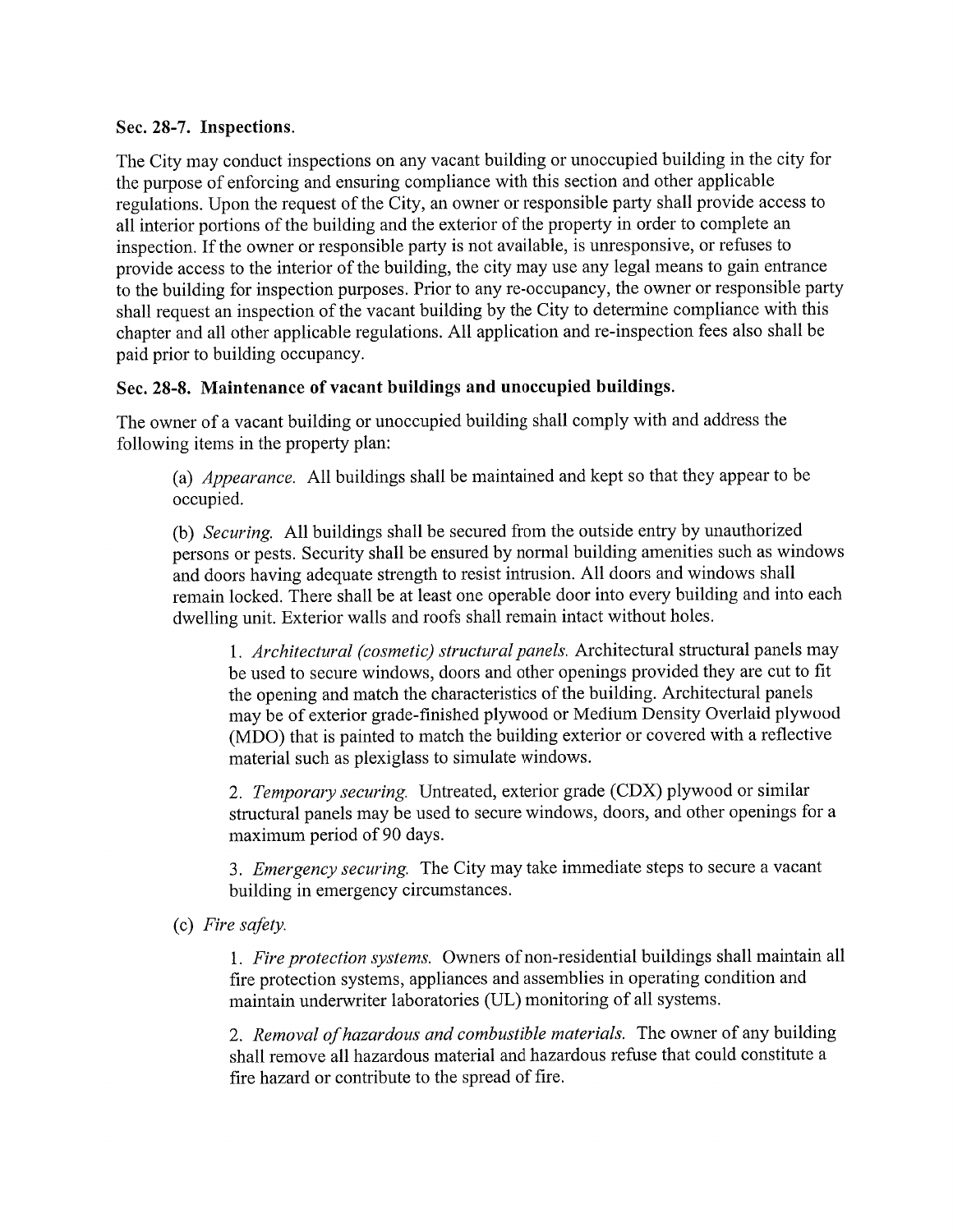(d) Plumbing fixtures. Plumbing fixtures connected to an approved water system, an approved sewage system, or an approved natural gas utility system shall be installed in accordance with applicable codes and be maintained in sound condition and good repair or removed and the service terminated in the manner prescribed by applicable codes. The building's water systems shall be protected from freezing.

(e) Electrical. Electrical service lines, wiring, outlets, or fixtures not installed or maintained in accordance with applicable codes shall be repaired, removed or the electrical services terminated to the building in accordance with applicable codes.

(f) Lighting. All exterior lighting fixtures shall be maintained in good repair, and illumination shall be provided to the building and all walkways in the same manner as provided at the time the building was last occupied or as otherwise provided in the approved vacant building plan.

(g) Heating. Heating facilities or heating equipment in vacant buildings shall be removed, rendered inoperable, or maintained in accordance with applicable codes.

(h) *Termination of utilities*. The City may require the water, sewer, electricity, or gas service to the building be terminated or disconnected. Prior to the termination of any utility service, the city will provide written notice to the owner. No utility may be restored until consent is given by the City. Utilities may be disconnected at the request of the owner or responsible party as part of the approved building property plan. The City may authorize immediate termination of utilities in emergency circumstances and provide subsequent notice to the owner or responsible party.

(i) Signs. On non-residential properties, obsolete or unused exterior signs and installation hardware shall be removed. Holes and penetrations shall be properly patched and painted to match the building. Surfaces beneath the signs that do not match the building shall be repaired, resurfaced, painted or otherwise altered to be compatible with the building surfaces. All signs remaining on the property shall be maintained in good condition and comply with the provisions of this code.

(j) Exterior maintenance. The owner shall comply with all applicable property maintenance regulations and city codes including, but not limited to, the following:

1. Nuisances. The owner shall eliminate any activity on the property that constitutes a nuisance as defined by this code or state statute.

2. Grass and weeds. Any weeds or grass shall be maintained at a height of no greater than six (6) inches and in accordance with city code.

3. Exterior structure maintenance. The owner shall maintain the vacant building in a manner so that it does not constitute a nuisance or as otherwise determined to be necessary by the City to protect public health and safety.

4. Abandoned or junk vehicles. The owner shall keep the property free of unlicensed, inoperable, abandoned or junk vehicles. The city may cause such vehicles to be removed.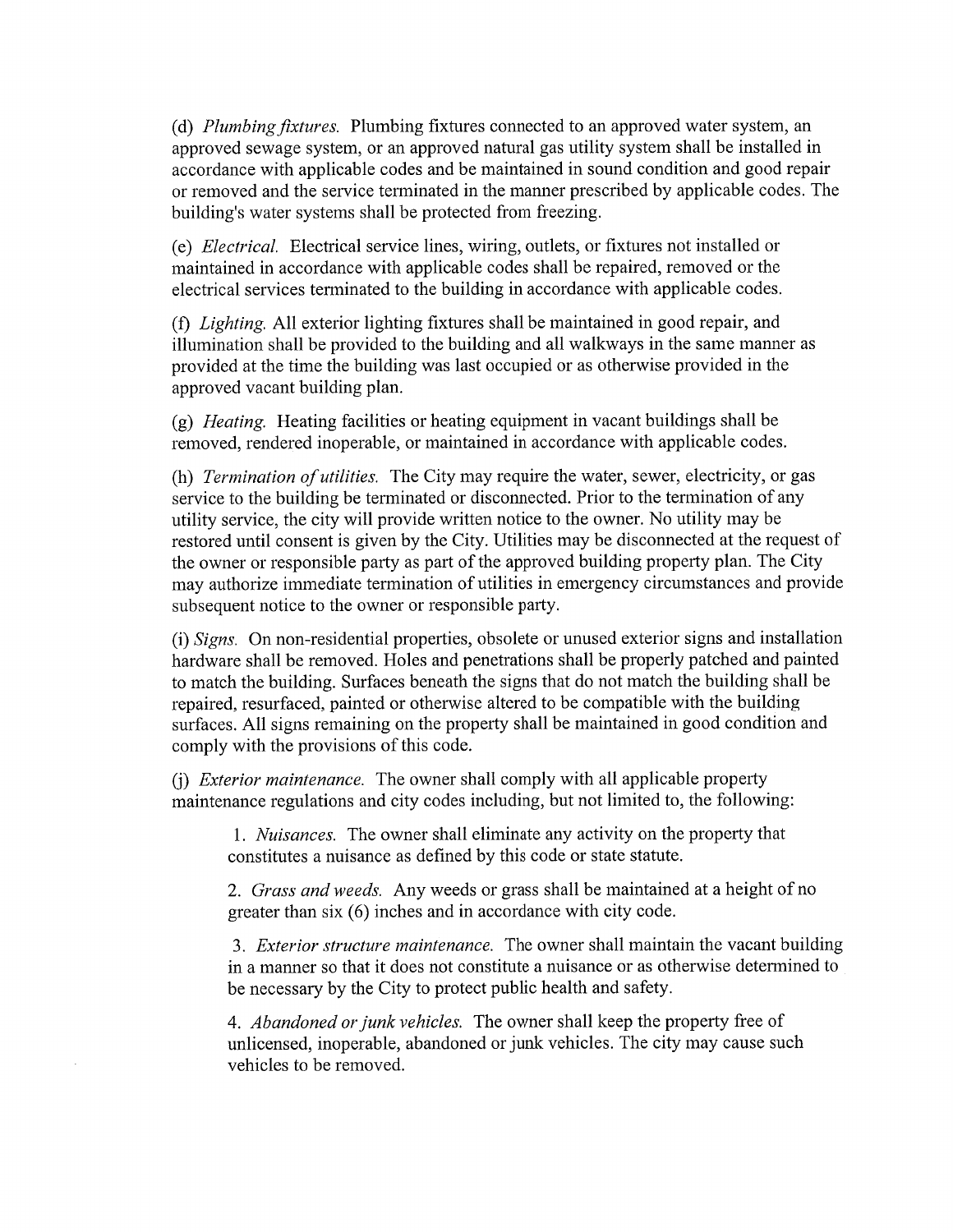5. Animals. The owner shall ensure that all animals, including domestic, exotic and feral, are removed from the property and handled in a humane manner.

6. Diseased, dead or hazardous trees. The owner shall remove diseased, dead or hazardous trees or branches from the property as required for public health and safety.

7. Graffiti. The owner shall keep the property free from graffiti.

8. Abandoned pools. Swimming pools shall be covered and secured to prevent accidental entry, treated to prevent pest harborage, and properly drained and winterized.

(k) Removal of garbage and refuse. The owner of any building shall keep the building and property free of all junk and refuse pursuant to city code or otherwise in accordance with public health and safety.

(1) Police protection systems. All alarm systems in any building or portion thereof shall be maintained in operating condition.

(m) Loitering, criminal activities. Loitering or engaging in criminal activities is prohibited in the building or on the real property upon which the building is located. The owner or responsible party shall not allow these activities and shall take immediate actions to eliminate these conditions upon notification by the city or upon discovery.

(n) Emergency abatement. The City may authorize immediate abatement of any public nuisance or correction of any maintenance item if the City determines that conditions exist that present an imminent threat to the public health and safety.

(o) Other codes. The property owner or responsible party shall comply with all other city codes and applicable regulations.

## Sec. 28-9. No occupancy or trespass.

No person may trespass, occupy or reside, on a temporary or permanent basis, in any vacant or unoccupied building, registered or not, without the owner's consent.

## Sec. 28-10. Vandalism or removal of items prohibited.

No person may damage or remove items from a vacant or unoccupied building or the property upon which it is located, including, but not limited to, appliances, fixtures, electrical wiring, copper, or other similar items without the owner's consent.

## Sec. 28-11. Appeal.

Any person or responsible party aggrieved by a decision rendered under this chapter by the City may appeal to the City Council. The appeal shall be made in writing, shall specify the grounds for the appeal and shall be submitted to the City Clerk's office with the required filing fee, not exceeding ten days from the date of mailing of the decision that is basis of the appeal.